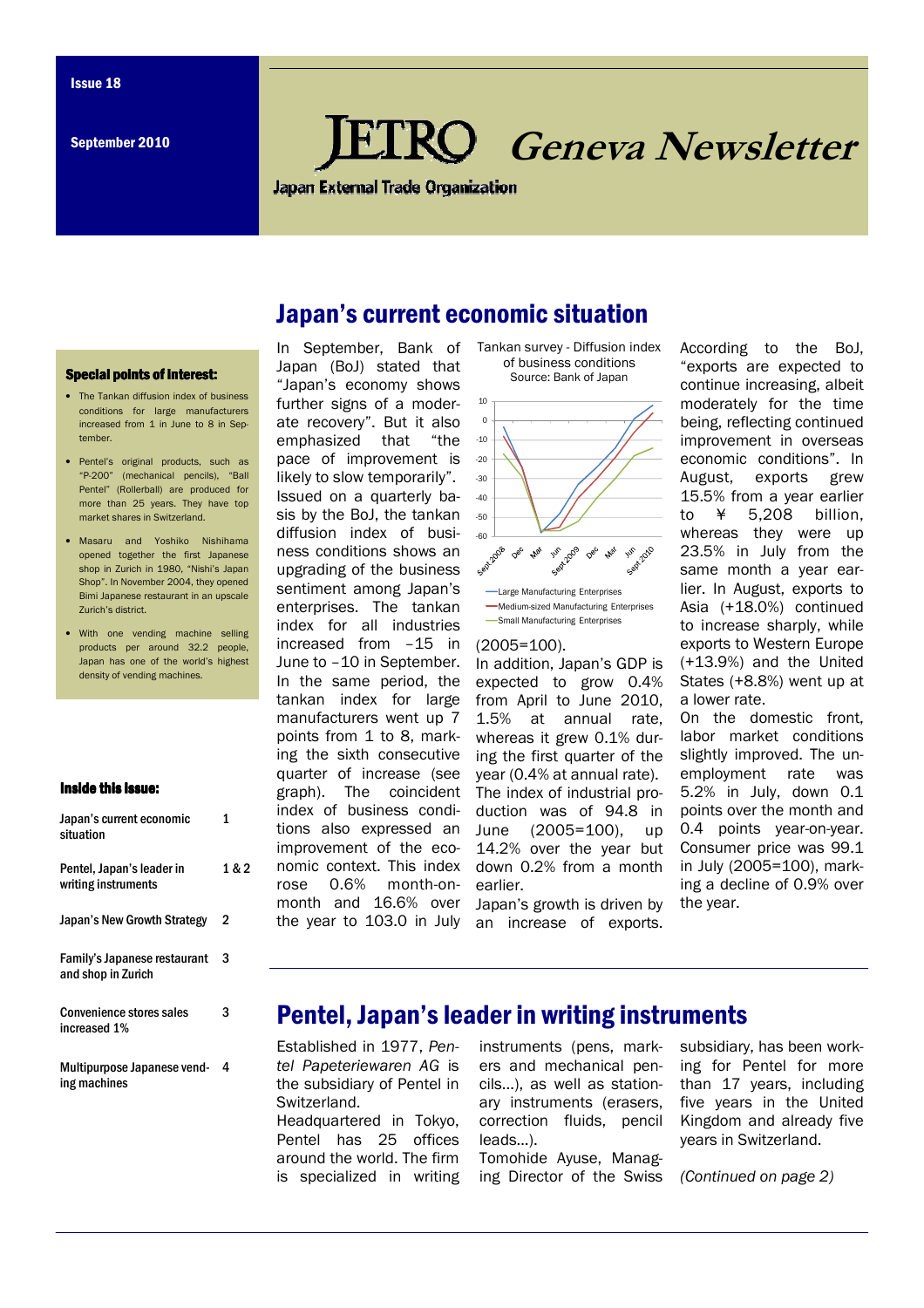

Tomohide Ayuse, Managing Director, Pentel Papeteriewaren AG (Pentel Switzerland)

## Pentel, Japan's leader in writing instruments

(Continued from page 1)

Located in Egg, fifteen kilometers in the South-East of Zurich, Pentel employs 10 people in Switzerland. All of them are local staff, except Mr. Ayuse.

Its turnover is of around CHF 4-5 million per year in Switzerland. Its market share in writing instruments is of 7-8%. "Sales of general writing instruments are remaining stable", said Tomohide Ayuse.

Most of Pentel's products are manufactured in Japan and France and imported in Switzerland through Germany. They are stored in Egg's warehouse and then sent to Swiss stationer's stores.

Two sale persons are in charge of introducing its products into Swiss stationer's stores; one is responsible for the Germanspeaking part and the other one for the Frenchspeaking part.

Original and new Pentel's products products

"Our collection is a mixture of traditional and new generation products", said Mr. Ayuse. Pentel's original products, such as "P-200" (mechanical pencils). "Ball Pentel" (Rollerball) are produced for more than 25 years. They have top market shares in Switzerland.

But, "every year, new Pentel's products are sold". "Energel Rollerball" (a pen with a smooth liquid gel ink) which has been launched a few years ago is now one of the best selling products. A few years ago, Pentel introduced pen luxury brands. And this year, art instruments were launched. Whereas art instruments are part of the original business in Japan, they are new products on the Swiss market.



Pentel's popular products

## Specificities of Swiss market

What are the specificities of the Swiss market?

"In general, we are selling more traditional products in Europe, while Japanese people always want to buy new products. Tradition is more important in Europe", explained Mr. Ayuse.

More specifically, "technical products, such as mechanical pencils, used in industry sector, are successful in Switzerland", he said.

The sale of upper value products is also higher in Switzerland than in other countries.

## Japan's New Growth Strategy

In August 2010, Japan's<br>Ministry of Economy, of Economy, Trade and Industry (METI) submitted a request for a FY 2011 budget of ¥ 1,041.0 billion, marking an increase of 4.6% from FY 2010 budget. This budget request emphasizes projects related to the implementation of the New Growth Strategy. Around ¥ 656.4 billion would be spent to im-

prove Japan's attractive-

ness and to support "strategic fields to drive new growth". It will include a spending of about ¥ 624.4 billion for energy and environment-friendly innovations.

The budget also allocates ¥ 51.9 billion to invigorate regional economies and SMEs. For example, it will facilitate the domestic sitting of low-carbon and jobcreating industries, support the international business expansion of SMEs… Furthermore, ¥ 2.5 billion will be spent to support R&D for value-creating technology and promotion of an international standardization strategy. The budget will also fund IT projects related to industrial and social advances.

See report on METI's Website: http://www.meti.go.jp/english/ aboutmeti/policy/2011budget.pdf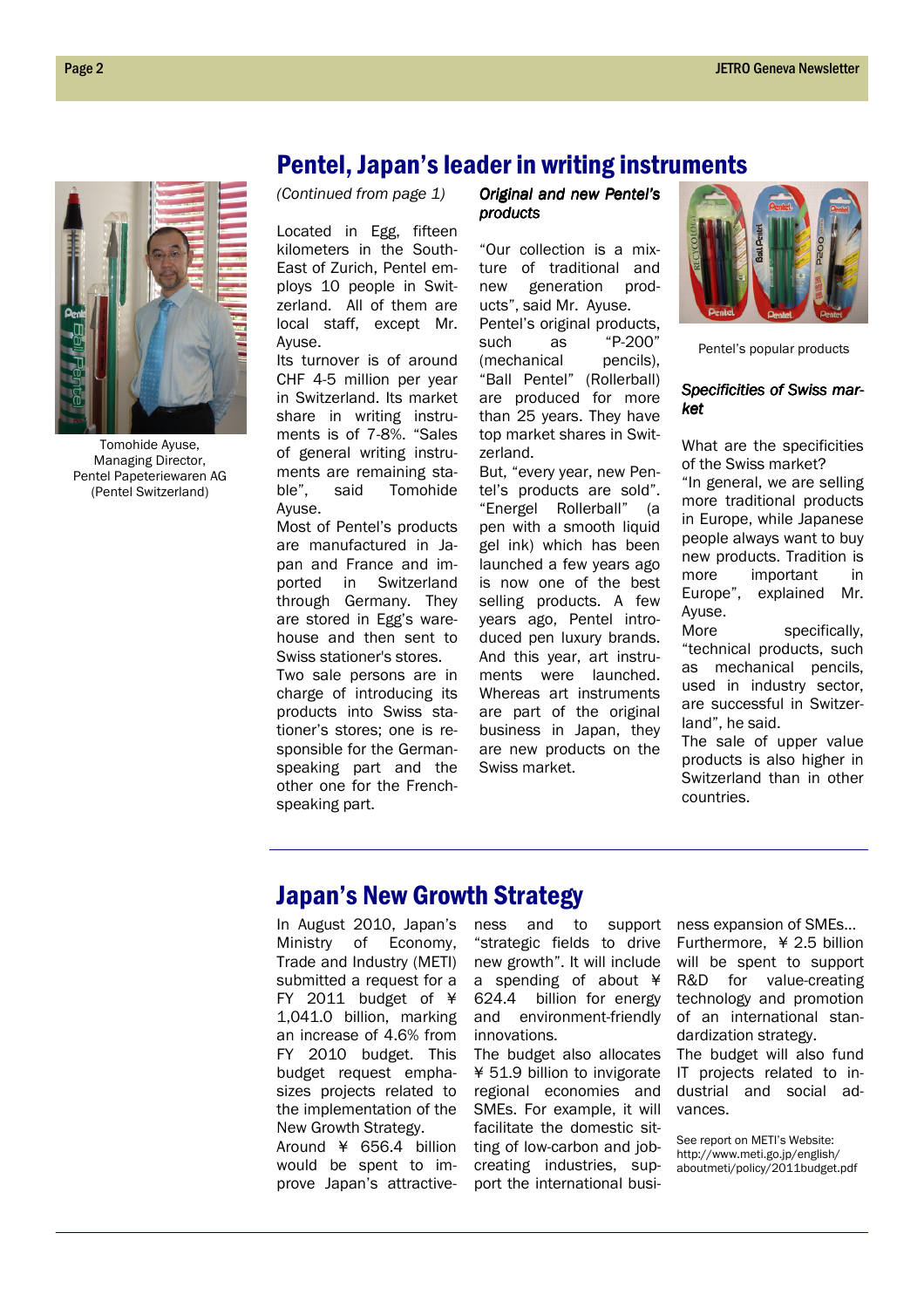## Family's Japanese restaurant and shop in Zurich

Masaru and Yoshiko Nishihama opened together the first Japanese shop in Zurich in 1980, "Nishi's Japan Shop". Mr. Nishihama, a cooker, arrived in Switzerland in 1966. "I came to Switzerland thanks to a training program of the Kobe's hotel I was working for. I liked Zurich, so I stayed", he said.

## Nishi's Japan shop

5 people are now employed at Nishi's Japan shop. An average of 100- 120 clients visit the shop per day. In addition, the number of clients using the online shop is increasing. "30 years ago, Japanese food was unknown in Switzerland, people even did not know what tofu is", Ms. Nishihama said. At that time, most of Nishi's clients were Japanese people. But, as Japanese cuisine became popular in the 90s, the number of Swiss clients went up.



Masaru and Yoshiko Nishihama, owners of Bimi Japanese restaurant and Nishi's Japan shop

Today, most successful products are soy beans, soy sauce, tofu, rice snacks and sake, etc. "But, it is really regrettable that the import of Japanese fishes in Switzerland is prohibited", she said. Fishes are therefore imported from Germany and France. The shop also sells non-food products.

#### Bimi Japanese restaurant

Ms. and Mr. Nishihama opened the restaurant in an upscale district of Zurich in November 2004. Employing about 20 peo-

ple, it serves foods for around 100 clients per day. But, this number is increasing: "European people are more and more interested in Japanese food because it tastes good and it is a healthy food", she argued.

The restaurant's most popular dishes are "Tempura" and "Sushi". One of the Bimi's specialties is the "Kani-Nabe" (Japanese crab fondue); the restaurant's recipe is unique in Switzerland.

"I feel safe and comfortable in Switzerland. As a foreign person, it is also important to feel that you can trust people. Without trust and support of Swiss people we couldn't run our business until now. We appreciate it very much", concluded Ms. Nishihama.

Japan-restaurant BIMI Seefeldstrasse 25, Zurich Nishi's Japan Shop Schaffhausertrasse 120, Zurich



Bimi Japanese restaurant in Zurich

# Convenience stores sales increased 1%

Sales of convenience stores grew 1% in August 2010 year-on-year from ¥ 670.5 billion to ¥ 676.9 billion (Japan Franchise Association).

Very popular in Japan. Convenience stores are small stores that can be found everywhere. Some of them open 24 hours per day. They not only sell products, but also services (postal, photocopying, fax, financial services...).

Due to historically hot summer's weather, sales of ices creams and cold drinks rose sharply. In Tokyo, temperatures reached 37 degrees and the summer's average temperature was of 27.1 degrees.

The number of visitors also increased 2.9% in the same period to 1.20 billion. Japanese people do not only visit convenience stores to buy products and services, but

also to spend time and to benefit from air conditional in hot season.

According to the Japan Franchise Association, home-made products (picnic, bread...) account for 34.5% of total sales in conveniences stores, industrial foodstuffs (snack...) for 31.4%, nonfood products (detergent, batteries, newspapers...) for 30.1%, and services for 4.0%.

|                                                       | August<br>2009 | August<br>2010      | Change<br>(%) |
|-------------------------------------------------------|----------------|---------------------|---------------|
| Sales (in<br>million<br>yens)                         | 670.502        | 676.897             | $+1.0$        |
| Number<br>of visi-<br>tors                            |                | 1,164,032 1,198,009 | $+2.9$        |
| Average<br>consump<br>tion per<br>visitor (in<br>yen) | 576.0          | 565.0               | $-1.9$        |

Statistics about convenience stores in Japan Source: Japan Franchise Association